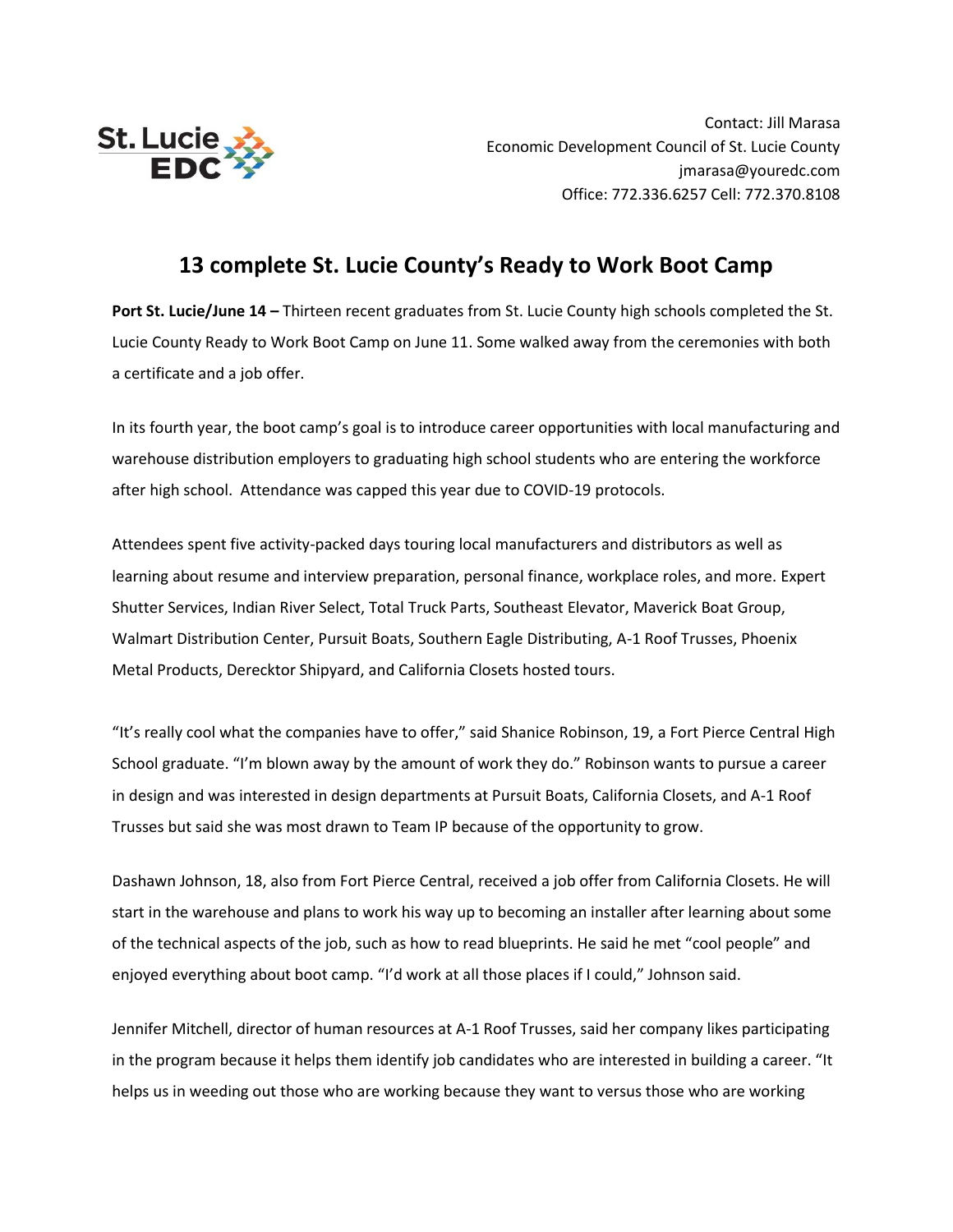because they have to," she said. A-1 Roof Trusses offered a production job to participant Matthew Endres during the boot camp's Signing Day Job Fair.

Steeven Andrade, 18, a Lincoln Park Academy graduate, said the camp opened his eyes to opportunities he hadn't known about before. His favorite part was the visit to Phoenix Metal Products where he was able to try his hand at welding. He is now interested in looking at the welding course offered by Indian River State College and at welding opportunities with several of the employers.

"Our No. 1 goal is to make sure our students will be successful in college or in a career," said Aliesha Seitz, director of career and technical education for St. Lucie Public Schools (SLPS). The boot camps introduce students to careers they would not have known about otherwise and help them identify opportunities, she said.

SLPS Chief Academic Officer Helen Wild wants to continue and expand the Ready to Work Boot Camp program. Wild said she appreciates the partnership with local businesses and with the Economic Development Council of St. Lucie County (EDC), which coordinates and staffs the weeklong boot camp.

"Working with the students, businesses, and our school partners on these boot camps is a lot of fun, of course, but, most importantly, the program helps build the local talent pipeline for today's in-demand careers," said Jill Marasa, EDC vice president of business retention and expansion.

## **About the Economic Development Council of St. Lucie County**

The EDC is a private, not-for-profit organization dedicated to promoting economic vitality in St. Lucie County through the attraction, retention and expansion of businesses in the community. The EDC works in partnership with local governments and the private sector to advance its goals of creating more and better-paying jobs for residents, broadening the tax base and improving St. Lucie County's economic quality of life. Contact the EDC at 772.336.6250 or www.youredc.com.

*Note: Steeven is not a typo, he spells his name with a double e.*

## **Boot camp photos on next page…**